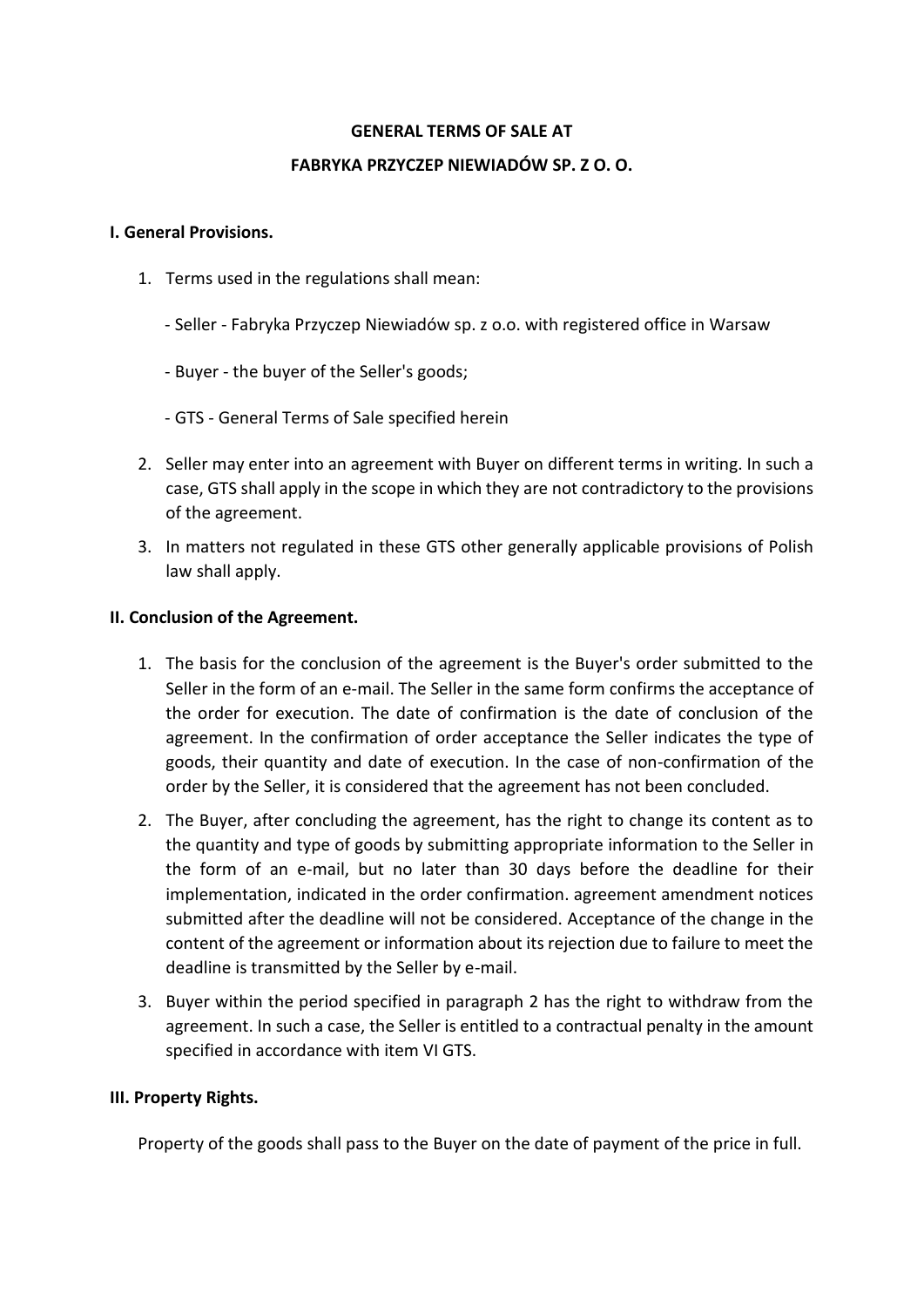# **IV. Price.**

- 1. The prices of goods are given by the Seller in the price list. The price list is valid on the date specified therein and the agreement value is calculated on the basis of the prices of goods included in the price list valid on the date of its conclusion, subject to paragraph 3 below.
- 2. The Seller shall provide the current price list to the Buyer via e-mail.
- 3. If, after conclusion of an agreement to be performed within a period exceeding 3 months, there occur circumstances, independent of the Seller and objective, justifying an increase in the price of goods, in particular an increase in prices for basic raw materials, the Seller shall have the right to increase unilaterally the price of goods, indicating the reason for the increase. A statement of price increase shall be submitted in writing or by e-mail. In such a case, subject to paragraph 4, the Buyer is obliged to pay the price resulting from the Seller's statement.
- 4. If the price is increased in the manner specified in paragraph 3 by more than 10%, the Buyer has the right within 7 days of receipt of the statement to withdraw from the agreement, and if this right is not exercised, the Buyer is obliged to pay the price resulting from the Seller's statement.
- 5. If the total price is not paid within the time specified in the sales document, the Seller shall have the right, at its option, to:
	- a. suspend the execution of further concluded agreements or withdraw from them - in such cases he is not liable for any resulting damage and lost profits the deadline for the execution of agreements, the execution of which he suspended, is extended;
	- b. take back from the Buyer the goods for which the price has not been paid in full and charge the Buyer with transport costs;
	- c. perform steps a and b together.
- 6. The day of payment of the price shall be the day of crediting the Seller's bank account indicated on the proof of sale.

# **V. Receipt of Goods.**

- 1. The cost of loading the goods shall be borne by the Seller and the cost of unloading shall be borne by the Buyer, regardless of who bears the cost of transportation. Seller is not responsible for damage caused during unloading of goods.
- 2. The Buyer is obliged to collect the goods at the time and place indicated by the Seller. In case of failure to meet this deadline, the Seller has the right to charge the Buyer with costs of goods storage.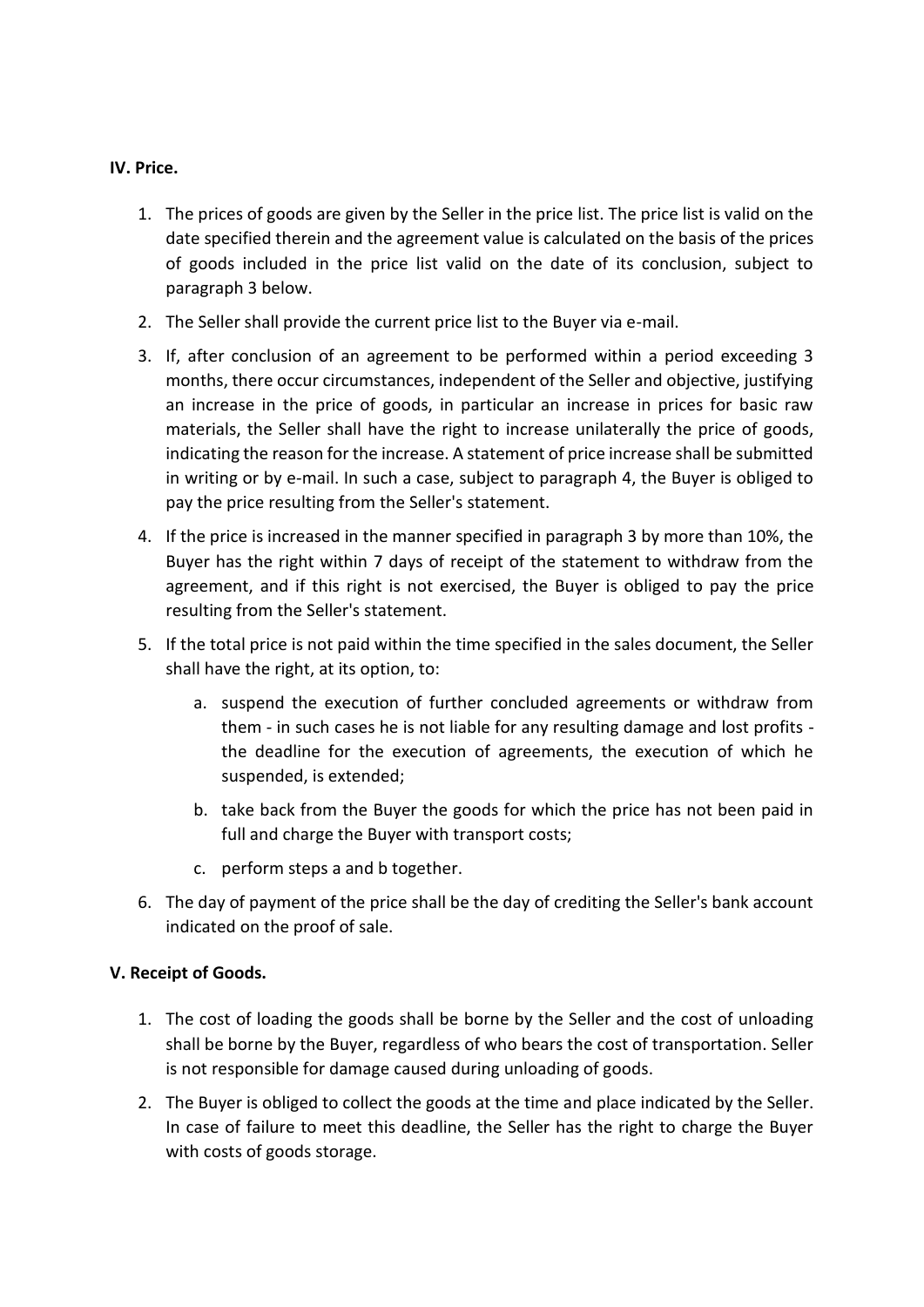- 3. If Buyer is more than 30 days late with receipt of the goods, Seller shall give written notice of receipt of the goods not less than 3 days from the date of delivery of the notice. If after the expiry of the aforementioned period the goods are not collected, it is assumed that the Buyer refuses to collect them. In such a case, the Seller is entitled to charge contractual penalties, in accordance with item VI of GTS.
- 4. The Buyer is obliged to check the delivered goods each time. The Buyer shall notify the Seller about reservations concerning the quality and compliance of the delivered goods with the order by e-mail, not later than on the next working day after unloading. The same notification period applies if there is damage to the goods in transit. Notifications submitted after this deadline may be left unprocessed by the Seller.
- 5. Notification of the occurrence of damage in transport should contain photographic documentation of the damage and loss and a protocol with a description of the damage signed by the carrier, under pain of failure to consider the notification.
- 6. Notifications referred to in paragraph 4 shall be considered by the Seller within 14 business days from the date of receipt of the notification, unless a longer period is required due to the number or complexity of the objections raised. Seller shall notify Buyer by email of the need for an extension of time to process the notification within no more than 7 business days of receipt of the notification.

# **VI. Contractual Penalties.**

- 1. If the Buyer refuses to accept the goods, he shall pay the Seller a contractual penalty equal to the price of the goods which he refused to accept.
- 2. If the Buyer withdraws from the agreement in the manner described in item II, paragraph 3 is obliged to pay the Seller a contractual penalty equal to 20% of the value of the agreement from which it has withdrawn.
- 3. The contractual penalty shall be charged to the Buyer from the date on which he notified the Seller of his refusal to accept the goods or of withdrawal from the agreement, and in cases referred to in item V, paragraph 3, on the fourth day from the date of receipt of the call.
- 4. The demand for payment of the contractual penalty shall be submitted by the Seller in writing or by e-mail.
- 5. Lack of payment authorizes the Seller to take measures to collect the amount due under the contractual penalty.

# **VII. Guarantee and Warranty.**

1. The Seller provides warranty for manufactured goods under the terms and conditions published on [www.niewiadow.pl.](http://www.niewiadow.pl/)